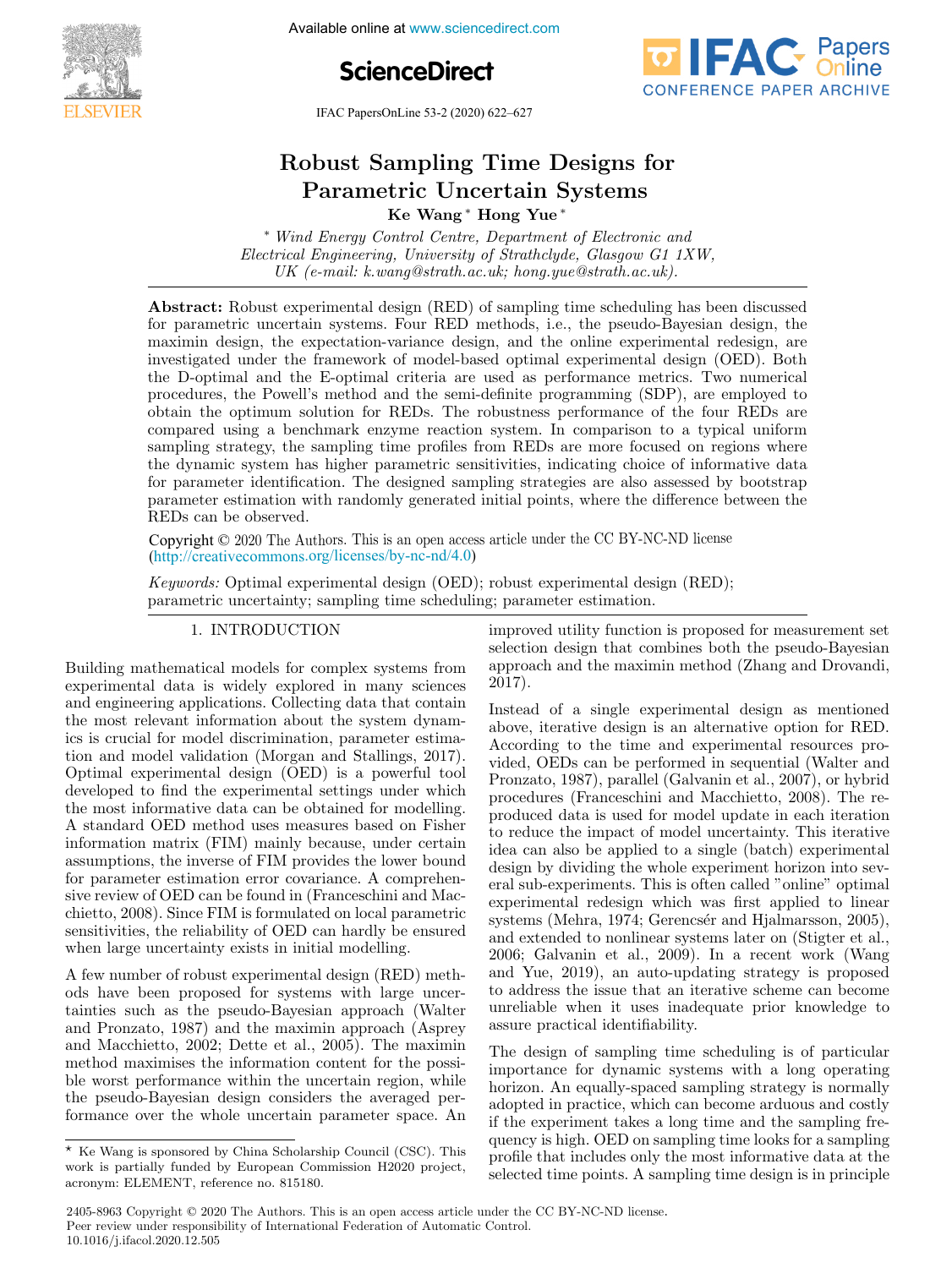an infinite-dimensional non-convex dynamic optimisation problem. Partial derivatives are normally required to solve the problem, which is numerically cumbersome (Yu, 2018). Powell's method (Powell, 1964) can be applied to update the selected sampling times iteratively to approach the optimum without using performance function derivatives. Another option is to transform the infinite continuous problem into a semi-definite programming (SDP) problem (Yu, 2018), which can be solved more easily.

In this work, several RED methods on sampling profile design are reviewed and compared for systems with parametric uncertainties. Key aspects in RED, such as problem formulation, optimisation algorithm, implementation readiness, computational load and robustness performance are assessed. The remaining of the paper is organized as follows. Section 2 gives the preliminaries on model assumptions, parameter estimation and typical OED formulation. In Section 3, four RED methods on sampling time scheduling are presented in optimisation framework. Two numerical methods employed for RED are discussed in Section 4. In Section 5, simulation studies are conducted on a benchmark enzyme reaction system, and the results are compared. Conclusions are made in Section 6.

#### 2. PRELIMINARIES

Consider a general nonlinear system with  $n$  variables,  $p$ parameters, and m output variables.

$$
\dot{\mathbf{X}}(t) = \mathbf{f}(\mathbf{X}(t), \boldsymbol{\theta}), \mathbf{X}(t_0) = \mathbf{X}_0
$$
  
\n
$$
\mathbf{Y}(t) = \mathbf{h}(\mathbf{X}(t)) + \boldsymbol{\xi}(t)
$$
\n(1)

where  $f(\cdot)$  are a set of continuous state transition functions that have first-order derivatives;  $\mathbf{X} \in \mathbb{R}^n$  is the state vector for *n* state variables and  $X_0$  is the initial condition of  $\mathbf{X}; \boldsymbol{\theta} \in \mathbb{R}^p$  denotes the p parameters;  $\mathbf{Y} \in \mathbb{R}^m$  is the vector for  $m$  output variables, which is selected from the  $n$ state variables (the selection function is denoted by  $h(\cdot)$ );  $\xi \in \mathbb{R}^m$  is the vector of measurement errors, which are considered to be independent, identical distributed zeromean Gaussian noise with variance  $\sigma_j^2$  for  $j = 1, \ldots, m$ .

# 2.1 Sampling Time Points for Parameter Estimation

The sampling time points for measurement variables stay in a continuous bounded region (infinite time points available). In order to simplify the design problem, the continuous time region is relaxed to a discrete region with  $N_t$ available time points. In parameter estimation, outputs are measured at  $N_{sp}$   $(N_{sp} \leq N_t)$  time points that are selected from the  $N_t$  available time points. Taking the least square estimation (LSE) method, the parameter estimation can be formulated as:

$$
\hat{\boldsymbol{\theta}} = \underset{\boldsymbol{\theta} \in \boldsymbol{\Theta}}{\arg \min} \sum_{j=1}^{m} \sum_{i=1}^{N_t} \bar{\omega}_i \left( y_j(t_i) - \tilde{y}_j(\boldsymbol{\theta}, t_i) \right)^2 \tag{2}
$$

where  $y_j$  and  $\tilde{y}_j$  are measured and model prediction of the jth output;  $\bar{\omega}_i$  is the weight of the *i*th available sampling time point which is either 0 or 1 (1 means measurement is taken at this sampling time point and 0 not taken). The sampling time weighting vector, denoted as  $\bar{\omega}$  =  $[\bar{\omega}_1, \bar{\omega}_2, \cdots, \bar{\omega}_{N_t}]^T$ , should satisfy  $\mathbf{1}^T \bar{\boldsymbol{\omega}} = N_{sp}$ , where 1 is a column vector of ones.

#### 2.2 Optimal Experimental Design (OED)

For systems in Section 2.1, FIM can be written as  $\mathbf{FIM}(\bar{\boldsymbol{\omega}}, \boldsymbol{\theta}) = \sum_{i=1}^{N_t} \bar{\omega}_i \cdot \boldsymbol{S}(t_i)^T \cdot \boldsymbol{\Sigma}^{-1} \cdot \boldsymbol{S}(t_i)$ , where  $\boldsymbol{S}(t_i) =$  $\frac{\partial X}{\partial \theta}\Big|_{t_i}$  is the local parametric sensitivity matrix at time  $t_i$ ,  $\Sigma$  is the measurement error covariance matrix. According to the Cramer-Rao lower bound inequality, the inverse of FIM provides a lower bound for the parameter error covariance matrix from (2). The OED of sampling time scheduling can be written as the following integer programming problem:

$$
\arg\min_{\bar{\omega}} \psi \left( \left( \mathbf{FIM} \left( \bar{\omega}, \boldsymbol{\theta} \right) \right)^{-1} \right) s.t. \quad \bar{\omega}_i \in 0, 1, \quad \mathbf{1}^T \bar{\omega} = N_{sp}
$$
 (3)

where  $\psi(\cdot)$  is a scaler function that is normally selected as determinant (D-optimal), L2 norm (E-optimal), or trace (A-optimal) of FIM. This would only work well when model uncertainty is small since FIM is formulated by local parametric sensitivities, which depend on the prior knowledge of model parameters.

An exhaustive searching method can be employed to solve (3) when  $N_t$  is relatively small, but this method becomes computationally demanding for design with large  $N_t$ . The optimisation problem in (3) can be relaxed into an approximate continuous optimisation problem, which is convex for some design criteria.

$$
\argmin_{\boldsymbol{\omega}} \psi\left((\mathbf{FIM}(\boldsymbol{\omega}, \boldsymbol{\theta}))^{-1}\right)
$$
  
s.t. 
$$
\sum_{i=1}^{N_t} \omega_i = 1, \quad \omega_i \ge 0
$$
 (4)

Here the weighting factors in  $\boldsymbol{\omega} = [\omega_1, \cdots, \omega_i]^T$  are real numbers rather than binary 0 or 1.

#### 3. ROBUST EXPERIMENTAL DESIGN (RED)

#### 3.1 Maximin Robust Experimental Design

A maximin RED method optimizes the worst possible performance for any parameter values (Asprey and Macchietto, 2002) to ensure the design result is acceptable for all possible parameters. The RED problem is written as follows:

$$
\underset{\boldsymbol{\omega}}{\arg\min} \ \ \underset{\boldsymbol{\theta}\in\Theta}{\arg\max} \ \psi\left(\left(\textbf{FIM}\left(\boldsymbol{\omega},\boldsymbol{\theta}\right)\right)^{-1}\right) \tag{5}
$$

where  $\Theta$  is the admissible domain for  $\theta$ . With this RED method, only the upper and lower bounds of parameter uncertainty are required for robust design.

Exhaust searching algorithms can be used to solve this problem, which can be numerically demanding for high dimension systems. A more computationally efficient method has been proposed (Körkel et al., 2004; Flaherty et al., 2006), in which the first-order Taylor expansion is used to approximate either the parameter error covariance matrix or the FIM taking into account parameter uncertainties.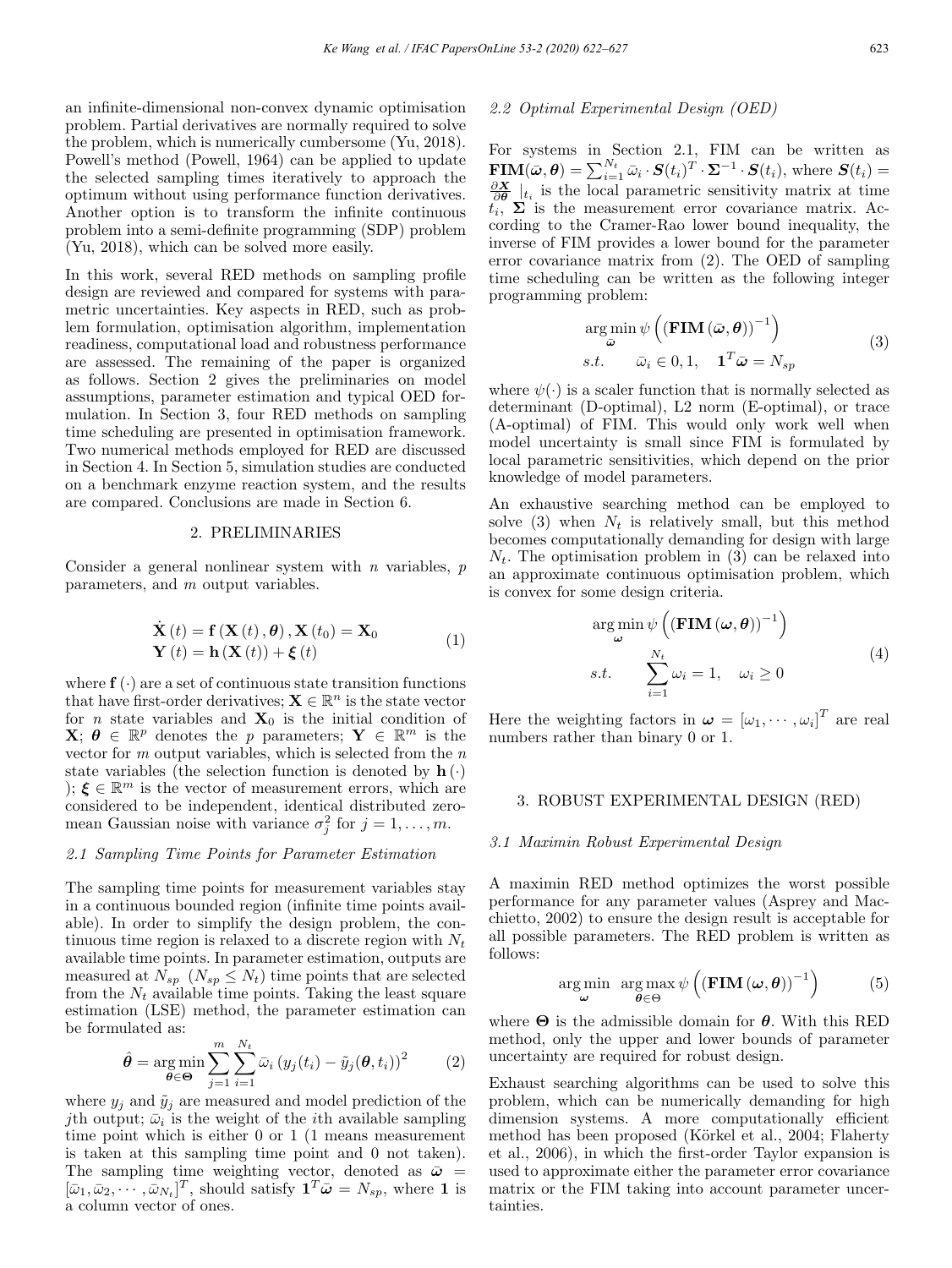$$
\mathbf{FIM}(\theta^* + \delta\theta) \approx \mathbf{FIM}(\theta^*) + \frac{\partial \mathbf{FIM}(\theta^*)}{\partial \theta}\Big|_{\theta^*} \delta\theta + \cdots
$$
\n
$$
= \sum_{i=1}^{N_t} \omega_i \cdot \left\{ \mathbf{S}^T(t_i, \theta^*) \boldsymbol{\Sigma}^{-1} \mathbf{S}(t_i, \theta^*) + \left( \frac{\mathrm{d}\mathbf{S}^T(t_i, \theta)}{\mathrm{d}\theta} \Big|_{\theta^*} \right. \cdot \right.
$$
\n
$$
\boldsymbol{\Sigma}^{-1} \mathbf{S}(t_i, \theta^*) + \mathbf{S}^T(t_i, \theta^*) \boldsymbol{\Sigma}^{-1} \frac{\mathrm{d}\mathbf{S}^T(t_i, \theta)}{\mathrm{d}\theta} \Big|_{\theta^*} \right\rangle \delta\theta \right\}
$$
\n
$$
= \mathbf{FIM}(\theta^*) + \Delta \tag{6}
$$

#### 3.2 Pseudo-Bayesian Robust Experimental Design

In a pseudo-Bayesian design, the optimisation is made on the averaged or the expectation of the performance over the whole uncertain parameter regions (Walter and Pronzato, 1987). Assume the distribution of parameter uncertainty can be described by its probability density function (PDF), i.e.,  $\boldsymbol{\theta} \sim p(\boldsymbol{\theta})$ , the pseudo-Bayesian RED can be formulated as:

$$
\arg\min_{\boldsymbol{\omega}} \int_{\boldsymbol{\theta}\in\Theta} \psi\left( \left( \mathbf{FIM}\left(\boldsymbol{\omega},\boldsymbol{\theta}\right) \right)^{-1} \right) p(\boldsymbol{\theta}) \,d\boldsymbol{\theta} \tag{7}
$$

In this design, the PDF of parameter distribution is required. The analytical solution of this optimisation problem is hard to find. Instead, the Monte-Carlo method can be used to solve this problem by sampling from the parameter uncertainty space. Assume that  $p(\theta)$  is of uniform distribution, and  $N_p$  sampling sets are taken for  $\theta$  in its distribution region, then (7) can be rewritten as:

$$
\arg\min_{\boldsymbol{\omega}} \frac{1}{N_p} \sum_{l=1}^{N_p} \psi\left( (\mathbf{FIM}(\boldsymbol{\omega}, \boldsymbol{\theta}_l))^{-1} \right)
$$
(8)

#### 3.3 Expectation and Variance Based Method

The pseudo-Bayesian design could be less sensitive to the outliers in parameter space due to its averaging algorithm. To tackle with this limitation, Zhang and Drovandi (2017) proposed a design method that combines the expectation and variance terms into the objective function:

$$
\arg\min_{\boldsymbol{\omega}} \left( E + \lambda \sqrt{\frac{1}{N_p} \sum_{l=1}^{N_p} \left( \psi \left( (\mathbf{FIM}(\boldsymbol{\omega}, \boldsymbol{\theta}_l))^{-1} \right) - E \right)^2} \right) \tag{9}
$$

where  $E = \frac{1}{N_p} \sum_{l=1}^{N_p} \psi\left( (\text{FIM}(\omega, \theta_l))^{-1} \right)$  and  $\lambda$  is a weighing factor defined by users to balance contributions between mean and variance. The idea of this RED method is that the design result should not only be a good choice for the averaged effect from parameter uncertainty, but also keeps the information content relatively stable for all possible parameters. A problem is that  $\psi\left((\text{FIM}\left(\omega,\theta_{l}\right))^{-1}\right)$  can differ largely for different parameter sets. To keep them on a comparable scale, logarithm or other scaling measures can be applied to  $\psi(\cdot)$ .

#### 3.4 Iterative Strategy—Online Experimental Redesign

In the online experimental redesign method, the whole experiment (process) is divided into several sub-experiments (in time zones). Model parameters are updated at the end

of each sub-experiment with all data collected up to this time, and the updated model parameters are used as the prior information for the next sub-experiment. This RED method is easy to implement and is adjustable for changing operation conditions. With this design, the number of subexperiments and the length of each sub-experiment need to be defined by users. The identifiability problem may appear if the length of a sub-experiment is too short to cover the dynamics. An auto-updating redesign method is proposed recently that not only ensures the identifiability but also improved the robustness performance under parametric uncertainty. The detailed design procedure can be found in Wang and Yue (2019).

#### 4. NUMERICAL METHODS

For the OED problem in (4), if the D-optimal criterion is adopted, the OED can be proved to be convex and solved by Powell's quadratically convergent method; if the E-optimal criterion is adopted, the OED can be transferred into a SDP problem. These two numerical algorithms will be used to solve the RED problems in this work.

## 4.1 Powell's Method for D-optimal Design

The Powell's quadratically convergent method first randomly selects the  $N_{sp}$  time points from the  $N_t$  available time points. It then gets rid of one point in the selection set and substitutes it with a non-selected point to reach minimum objective value. Repeat this process until all the selected  $N_{sp}$  time points are updated. In order to keep the algorithm reliable, the whole procedure will be repeated several times by taking different initially selected  $N_{sp}$  time points, and the updating process can also have several iterations.

A successful implementation of Powell's method to solve the sampling time OED can be seen in a previous work Yu (2018). This method hasn't been applied to RED, in which the objective function needs to be reformulated to incorporate parametric uncertainties.

Using the D-criterion for sampling scheduling, the maximin design objective function in RED can be written as

$$
\det \left( \sup_{\boldsymbol{\theta} \in \Theta} \left\{ \left( \sum_{i=1}^{N_{sp}} \sum_{j=1}^{n} \frac{1}{\sigma_j^2} \mathbf{S}_j(t_i, \boldsymbol{\theta})^T \mathbf{S}_j(t_i, \boldsymbol{\theta}) \right)^{-1} \right\} \right) \tag{10}
$$

For the pseudo-Bayesian design, the D-optimal objective function in RED is written as

$$
\det \left( \sum_{l=1}^{N_p} \left( \sum_{i=1}^{N_{sp}} \sum_{j=1}^n \frac{1}{\sigma_j^2} \mathbf{S}_j(t_i, \theta_l)^T \mathbf{S}_j(t_i, \theta_l) \right)^{-1} \right) \quad (11)
$$

In the expectation-variance based method, using  $E$  to represent (11), the objective functions can be written as:  $E \perp \lambda / \sqrt{N}$ 

$$
\sqrt{\sum_{l=1}^{N_p} \left( \det \left( \sum_{i=1}^{N_{sp}} \sum_{j=1}^n \frac{1}{\sigma_j^2} \mathbf{S}_j(t_i, \boldsymbol{\theta}_l)^T \mathbf{S}_j(t_i, \boldsymbol{\theta}_l) \right)^{-1} - E \right)^2}
$$
(12)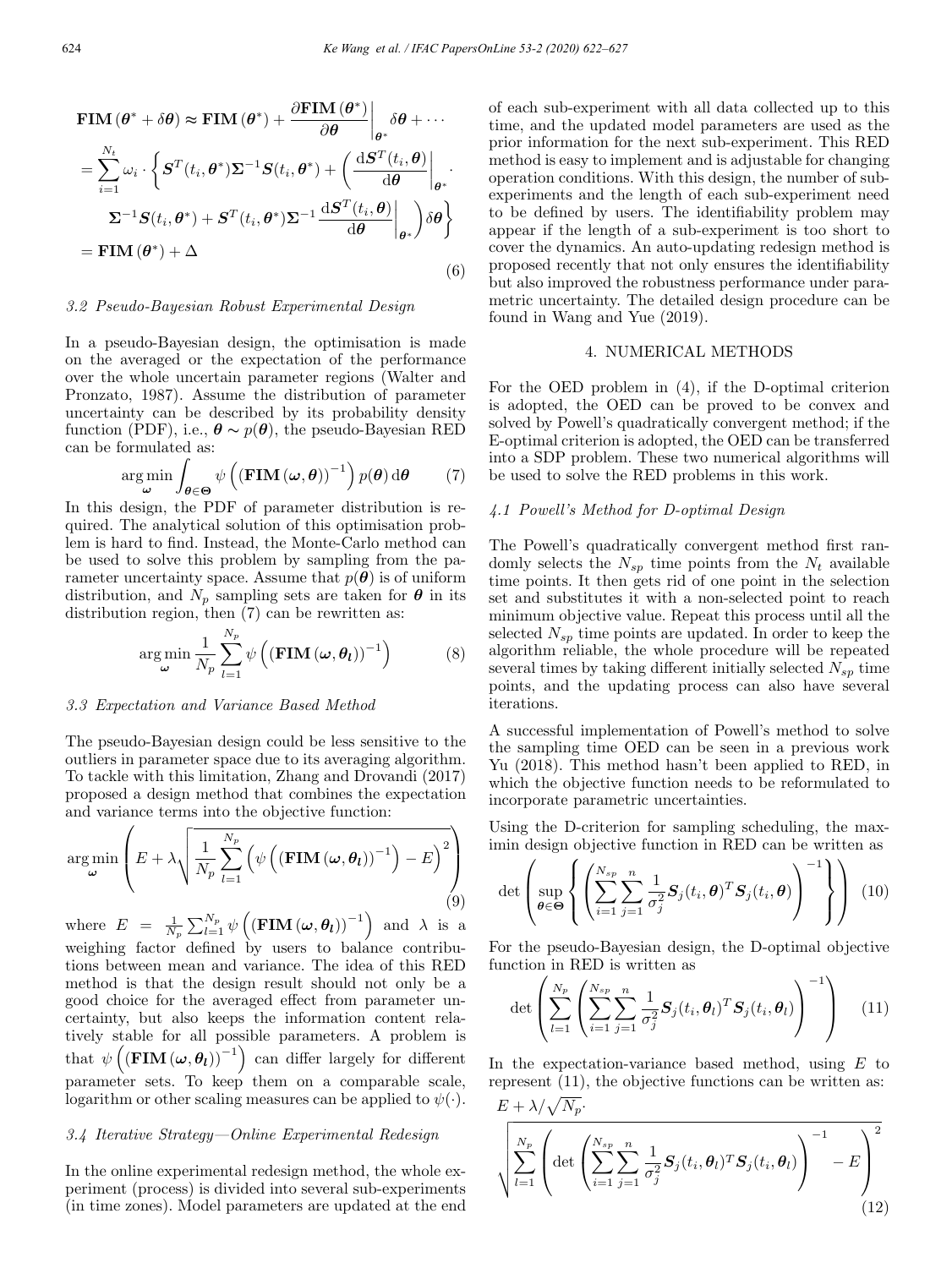## 4.2 SDP for E-optimal Design

Using E-optimal criterion, the OED of measurement set selection can be transformed into SDP to get the optimal solution. This was extended to the OED of sampling time design (Yu, 2018), but hasn't been explored to REDs of sampling time scheduling. In this section, the sampling time REDs with the maximin method and the pseudo-Bayesian method are transformed to SDP, which can be solved by established optimisation tools such as  $SeDuMi$ (Sturm, 1999).

Without loss of generality, FIM in  $(6)$  can be written as:

$$
\mathbf{FIM}(\boldsymbol{\theta}^* + \delta \boldsymbol{\theta}) = \sum_{i=1}^{N_t} \omega_i \left( \sum_{j=1}^n \frac{1}{\sigma_j^2} \mathbf{S}_j^T(t_i) \mathbf{S}_j(t_i) + \Delta_i \right)
$$
(13)

where  $\Delta_i$  is a  $m \times m$  matrix at  $t_i$ . The maximin design problem in (5) can be cast as a standard SDP with the assumption on  $\Delta_i$ 's magnitude:  $||blk \text{ diag}(\Delta_1, \cdots, \Delta_{N_t})|| \leq$ ρ. Following (Flaherty et al., 2006), assuming that  $\Delta_1 =$  $\cdots = \Delta_{N_t}$ , the E-optimal maximin RED can be written as a regularised optimisation problem:

$$
\arg\min_{\omega} -s
$$
  
s.t. 
$$
\sum_{i=1}^{N_t} \omega_i \left( \sum_{j=1}^n \frac{1}{\sigma_j^2} \mathbf{S}_j^T(t_i) \mathbf{S}_j(t_i) \right) - \rho \sqrt{N_t} ||\omega||_2 \mathbf{J} \ge s\mathbf{I}
$$
(14)

where  $J, I \in \mathbb{R}^{m \times m}$  are unit matrix and identity matrix; the uncertainty bound  $\rho$  is a regularisation parameter.

For the pseudo-Bayesian Design, the E-optimal RED in (8) can be reformed as:

$$
\arg\min_{\omega} -s
$$
\n
$$
s.t. \quad \frac{1}{N_p} \sum_{l=1}^{N_p} \sum_{i=1}^{N_t} \sum_{j=1}^n \omega_i \cdot \frac{1}{\sigma_j} \mathbf{S}_j(t_i, \theta_l)^T \mathbf{S}_j(t_i, \theta_l) \geq s\mathbf{I}
$$
\n
$$
(15)
$$

#### 5. CASE STUDY

#### 5.1 System Settings

An enzyme reaction system is used for simulation studies. The reaction mechanism is shown in Fig. 1. This system has 10 state variables, among which 5 states,  $\{S, N, P, Q, R\}$ , are measurable. The 11 reaction rates,  ${k_1, k_{-1}, k_2, k_{-2}, k_3, k_{-3}, k_4, k_{-4}, k_5W, k_{-5}, k_6},$  are model parameters. For this benchmark system, the model description, parameter nominal values and the initial conditions of state variables can be found in Yue et al. (2013). The parameters,  $k_2$ ,  $k_{-3}$  and  $k_5W$  are the focus of parameter estimation because they are found to be most influential to system outputs through sensitivity analysis. The other 8 parameters are assumed known and set to their nominal values in the following study.

The experiment duration is 6,000 seconds and the 5 measurable variables are assumed to be sampled at the same time points. Assume that there are 201 sampling points available  $(N_t = 201)$ , produced uniformly at [0 :



Fig. 1. Enzyme reaction system(Yu, 2018)

 $30 : 6,000(s)$ , among them 21 points will be selected for parameter estimation  $(N_{sp} = 21)$ . For the three uncertain parameters  $k_2$ ,  $k_{-3}$  and  $k_5W$ , the nominal values are [100, 200, 5000], the lower and upper bounds are [50, 100, 2500] and [200, 400, 7500]. The parameters are uniformly distributed within the bounds. The same parameter samples which are generated by Latin hypercube sampling (LHS) are used for all REDs employing the Monte-Carlo method.

# 5.2 D-Optimal REDs Solved by Powell's Algorithm

Four RED strategies, i.e., maximin design, pseudo-Bayesian design, expectation–variance method, and online experimental redesign are applied to D-optimal design of sampling time scheduling, which are solved by the Powell's method. The design results are listed in Table 1.

|  | Table 1. D-optimal RED results (Powell's |         |  |
|--|------------------------------------------|---------|--|
|  |                                          | method) |  |

| Design method  | Sampling time points(s)                         |
|----------------|-------------------------------------------------|
| $pseudo-$      | [60, 540, 600, 660, 720, 1080, 1740, 2640,      |
| Bayesian       | 2790, 3000, 3330, 3420, 4380, 4560, 4770,       |
|                | 4830, 5100, 5160, 5400, 5850, 5880              |
| maximin        | [60, 90, 300 : 30 : 540,                        |
|                | 2100:30:2280, 2340, 2370, 4980]                 |
| $expectation-$ | [360, 450, 540, 690, 1440, 1860, 1890, 2250,    |
| variance       | 2400, 2460, 2610, 2850, 3120, 3240, 3300,       |
|                | 3390, 3690, 4020, 4500, 4530, 5580]             |
| online         | [450, 480, 510, 1200, 1230, 1950, 1980, 2100,   |
| redesign       | 2820, 3930, 3960, 4740, 4770, 5850 : 30 : 5970] |
| $non-design$   | $\left[0:300:6000\right]$                       |

The designed sampling profiles and the relative sensitivities of the 3 key parameters to the state, S, are shown in Fig. 2, from which it can be seen that the RED sampling profiles are more focused on the regions where parameter sensitivities are relatively high, e.g.,  $[300 - 2, 500](s)$ .

In order to explore the robust performance of REDs under parametric uncertainties, 1,000 parameter sets are drawn from the bounded region, and the statistics of logarithmic D-values (log  $\left[ det\left( \mathbf{FIM}^{-1} \right) \right]$ ) are used for comparison (Table 2). A smaller D-value corresponds to a possible smaller parameter estimation error using the collected experimental data. It can be seen from Table 2 that the pseudo-Bayesian design has the smallest mean, the largest maximum and the largest standard deviation of the D-value among all REDs, which means that it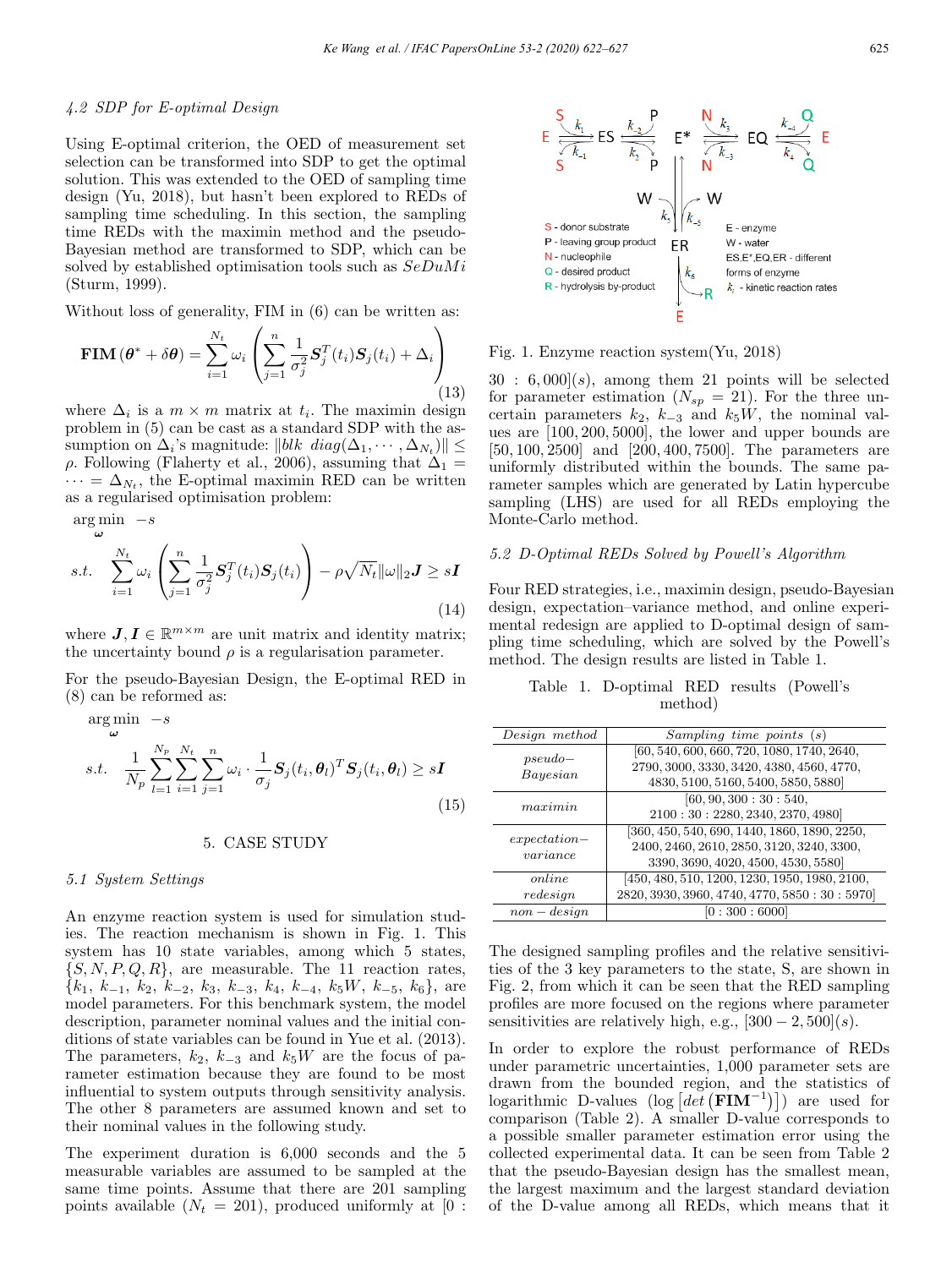

Fig. 2. Sampling profiles and parameter relative sensitivities to S (D-optimal, Powell's method)

achieves the best result at the averaged level within the uncertainty region, but has a large variation range. On the contrary, the maximin design has the largest mean, but the smallest maximum of the D-value, which means that it has the best performance at the worst parameter case. The expectation–variance based method has the smallest standard deviation following its design nature. The statistics of the online redesign method fall in between the other three REDs.

Table 2. Statistics of D-values (logarithmic) of RED methods (Powell's method)

| Design method          | mean D  | $max\ D$ | std D  |
|------------------------|---------|----------|--------|
| $pseudo-Bayesian$      | 12.1776 | 17.9201  | 1.4941 |
| maximum                | 13.2543 | 15.1271  | 1.0499 |
| $expectation-variance$ | 12.2352 | 15.2357  | 0.7672 |
| <i>online</i> redesign | 12.4989 | 15.5762  | 1.5003 |
| $non-design$           | 12.5441 | 16.3155  | 1.2802 |

To examine the data quality for parameter estimation from different REDs, 100 parameter estimations are obtained by the bootstrap parameter estimation method (using random initial values for parameters taken from the uncertainty region). The results are illustrated in Fig. 3, from which it can be seen that the pseudo-Bayesian design has more extreme outliers than the other three REDs.



Fig. 3. Bootstrap parameter estimation of  $\{k_2, k_{-3}\}\$ using sampling data obtained from D-optimal REDs



Fig. 4. Boxplots of  $k_2$  estimation under D-optimal REDs and non-design

To see more clearly the outliers, a box-plot is produced for  $k_2$  in Fig. 4. The red line inside each rectangular box indicates the median level of the box. The "whiskers" below and above each box show the smallest and the largest estimations that are not outliers, and the outliers are in red crosses. The circles besides all box-plots are estimations obtained by corresponding RED samplings. Again Fig. 4 shows that with the pseudo-Bayesian design, the parameter estimations have more outliers distributed in a wider range. For the maximin design, the estimations stay closely around the nominal value. Most estimations using RED samplings have smaller estimation errors compared to the results using the evenly spaced non-design sampling.

#### 5.3 E-optimal REDs solved by SDP

In this section, the SDP algorithm is used to solve Eoptimal REDs on sampling time scheduling. The sampling patterns for each RED method are listed in Table 3. Again the RED sampling profiles capture regions with more sensitive data compared to the non-designed strategy.

Table 3. E-optimal RED results (SDP)

| Design method | Sampling time points(s)                          |
|---------------|--------------------------------------------------|
| $pseudo-$     | $[0, 30, 60, 120, 390, 450, 480, 510, 570,$      |
| Bayesian      | 840, 900, 990, 1050, 1080, 1200, 3180,           |
|               | 3360, 3390, 3480, 3540, 4230]                    |
| maximin       | $[30, 60, 90, 330 : 30 : 600, 3750 : 30 : 3960]$ |
| online        | [30:30:120,330:30:390,1860,1890,3510:            |
| redesign      | 30:3630,3690:30:3780,5400:30:5460                |
| $non-design$  | [0:300:6000]                                     |

Similarly, 1,000 parameter sets are drawn from the uncertainty space to examine the robustness. The statistical attributes of logarithmic E-values  $(log \left[\max eig (\mathbf{FIM}^{-1})\right])$ are shown in Table 4. The results are mostly consistent with D-optimal REDs solved by Powell's method. The only exception is that, using the SDP solver, all REDs have better results than the non-design method in all aspects. Then 100 parameter estimations are obtained using the bootstrap method taking arbitrary initial parameter settings. The box-plot for  $k_2$  estimations with E-optimal REDs are shown in Fig. 5. In this case, the pseudo-Bayesian method has very few outliers, and the estimations are located close to the nominal value. With the maximin method, though